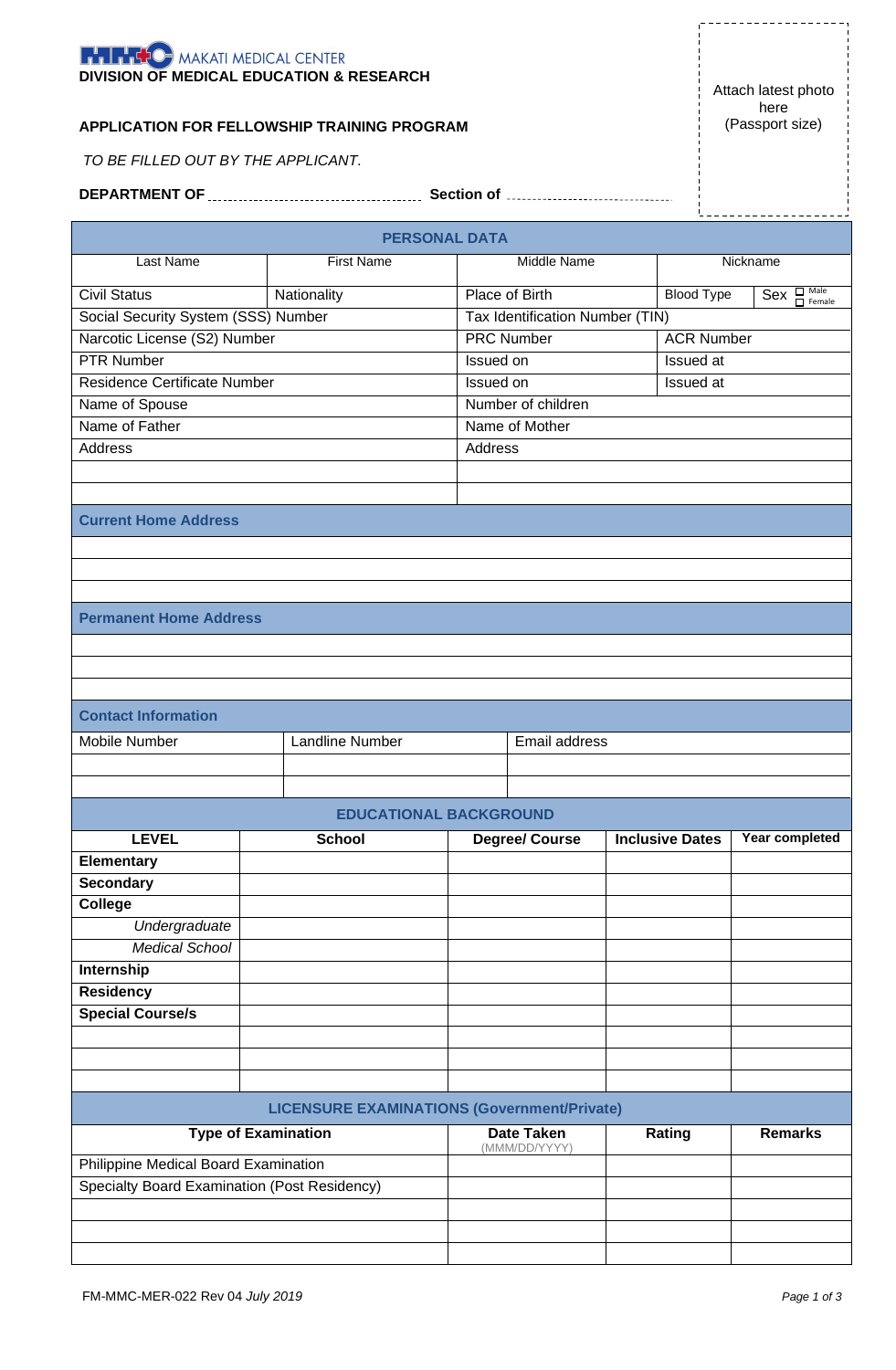|                                             | <b>EMPLOYMENT BACKGROUND</b>                     |               |                    |
|---------------------------------------------|--------------------------------------------------|---------------|--------------------|
| <b>Inclusive Dates</b>                      |                                                  |               |                    |
| <b>Company / Address</b>                    |                                                  |               |                    |
| <b>Position</b>                             |                                                  |               |                    |
| <b>Reason for Leaving</b>                   |                                                  |               |                    |
| <b>Immediate Superior / Contact Details</b> |                                                  |               |                    |
|                                             |                                                  |               |                    |
| <b>Inclusive Dates</b>                      |                                                  |               |                    |
| <b>Company / Address</b>                    |                                                  |               |                    |
| <b>Position</b>                             |                                                  |               |                    |
|                                             |                                                  |               |                    |
| <b>Reason for Leaving</b>                   |                                                  |               |                    |
| <b>Immediate Superior / Contact Details</b> |                                                  |               |                    |
|                                             |                                                  |               |                    |
| <b>Inclusive Dates</b>                      |                                                  |               |                    |
| <b>Company / Address</b>                    |                                                  |               |                    |
| <b>Position</b>                             |                                                  |               |                    |
| <b>Reason for Leaving</b>                   |                                                  |               |                    |
| <b>Immediate Superior / Contact Details</b> |                                                  |               |                    |
|                                             |                                                  |               |                    |
|                                             | <b>SEMINARS, TRAININGS ATTENDED</b>              |               |                    |
|                                             |                                                  | <b>Date</b>   |                    |
| <b>Nature of Seminar or Training</b>        | <b>Sponsor</b>                                   | (MMM/DD/YYYY) | <b>Venue</b>       |
|                                             |                                                  |               |                    |
|                                             |                                                  |               |                    |
|                                             |                                                  |               |                    |
|                                             |                                                  |               |                    |
|                                             |                                                  |               |                    |
|                                             |                                                  |               |                    |
|                                             |                                                  |               |                    |
|                                             |                                                  |               |                    |
|                                             |                                                  |               |                    |
|                                             | SCHOLASTIC HONORS, SCHOLARSHIPS, HONOR SOCIETIES |               |                    |
| <b>Nature</b>                               |                                                  |               | Date (MMM/DD/YYYY) |
|                                             |                                                  |               |                    |
|                                             |                                                  |               |                    |
|                                             |                                                  |               |                    |
|                                             |                                                  |               |                    |
|                                             |                                                  |               |                    |
|                                             |                                                  |               |                    |
|                                             |                                                  |               |                    |
|                                             |                                                  |               |                    |
|                                             |                                                  |               |                    |
|                                             | <b>ORGANIZATIONS</b>                             |               |                    |
| <b>School or business/community</b>         | <b>Nature</b>                                    | <b>Place</b>  | <b>Date</b>        |
|                                             |                                                  |               | (MMM/DD/YYYY)      |
|                                             |                                                  |               |                    |
|                                             |                                                  |               |                    |
|                                             |                                                  |               |                    |
|                                             |                                                  |               |                    |
|                                             |                                                  |               |                    |
|                                             |                                                  |               |                    |
|                                             | <b>HOBBIES, TALENTS</b>                          |               |                    |
|                                             |                                                  |               |                    |
|                                             |                                                  |               |                    |
|                                             |                                                  |               |                    |
|                                             |                                                  |               |                    |
|                                             |                                                  |               |                    |